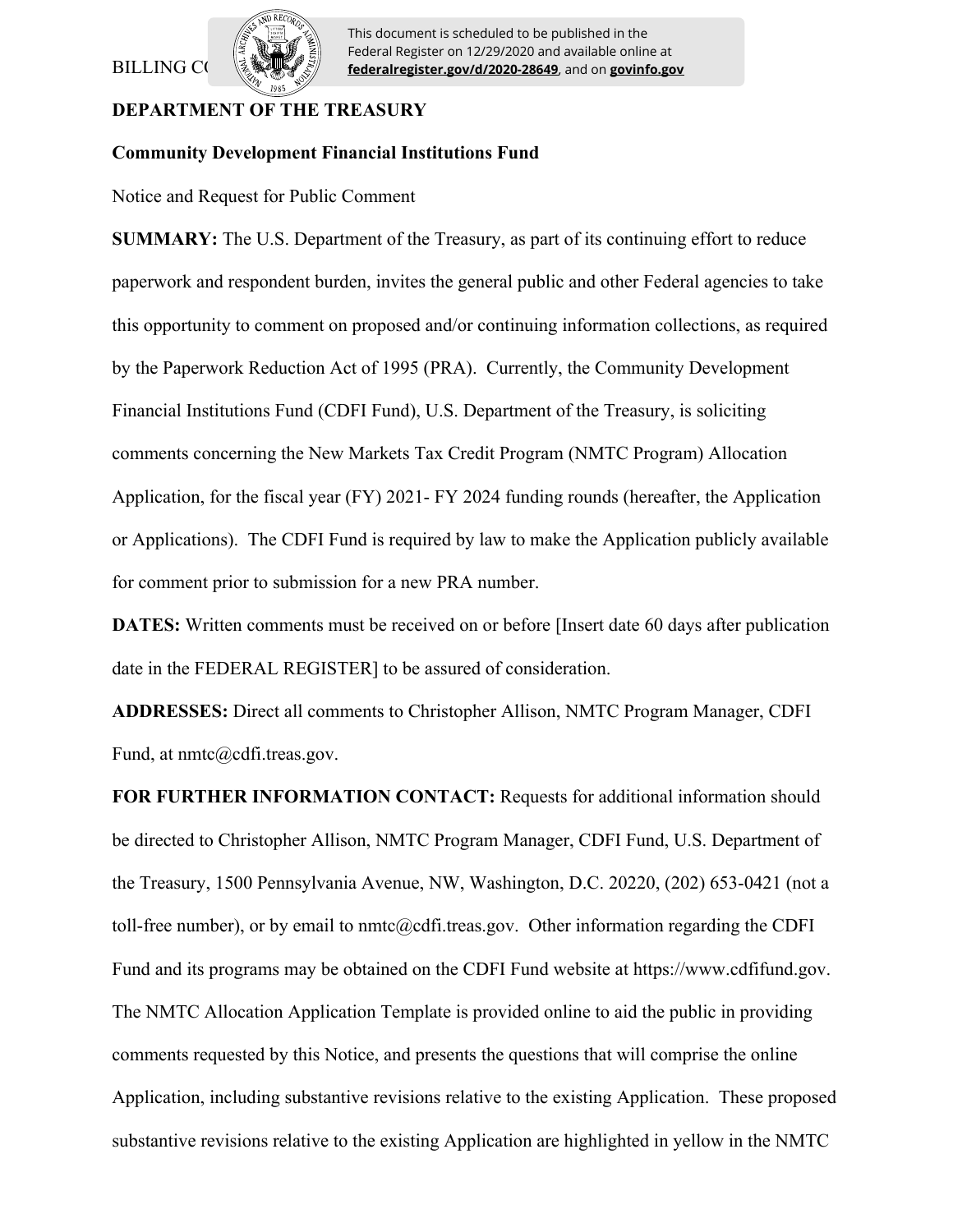Allocation Application Template. This document may be obtained from the NMTC page of the CDFI Fund's website at https://www.cdfifund.gov/nmtc.

## **SUPPLEMENTARY INFORMATION:**

*Title:* NMTC Program Allocation Application

*OMB Number:* 1559-0016

*Abstract:* Title I, subtitle C, section 121 of the Community Renewal Tax Relief Act of 2000 (the Act) amended the Internal Revenue Code (IRC) by adding IRC §45D and created the NMTC Program. The Department of the Treasury, through the CDFI Fund, Internal Revenue Service, and Office of Tax Policy, administers the NMTC Program. In order to claim the NMTC, taxpayers make Qualified Equity Investments (QEIs) in Community Development Entities (CDEs) and substantially all of the QEI proceeds must, in turn, be used by the CDE to provide investments in businesses and real estate developments in low-income communities and other purposes authorized under the statute.

The tax credit provided to the investor totals 39 percent of the amount of the investment and is claimed over a seven-year period. In each of the first three years, the investor receives a credit equal to five percent of the total amount paid for the stock or capital interest at the time of purchase. For the final four years, the value of the credit is six percent annually. Investors may not redeem their investments in CDEs prior to the conclusion of the seven-year period without forfeiting any credit amounts they have received.

The CDFI Fund is responsible for certifying organizations as CDEs, and administering the competitive allocation of tax credit authority to CDEs, which it does through annual allocation rounds. As part of the award selection process, CDEs will be required to prepare and submit an Application, which consists of five sections: Business Strategy; Community Outcomes; Organization Capacity; Capitalization Strategy; and Previous Allocations and Awards. Capitalized terms not defined in this Notice (other than titles) have the meaning set forth in the